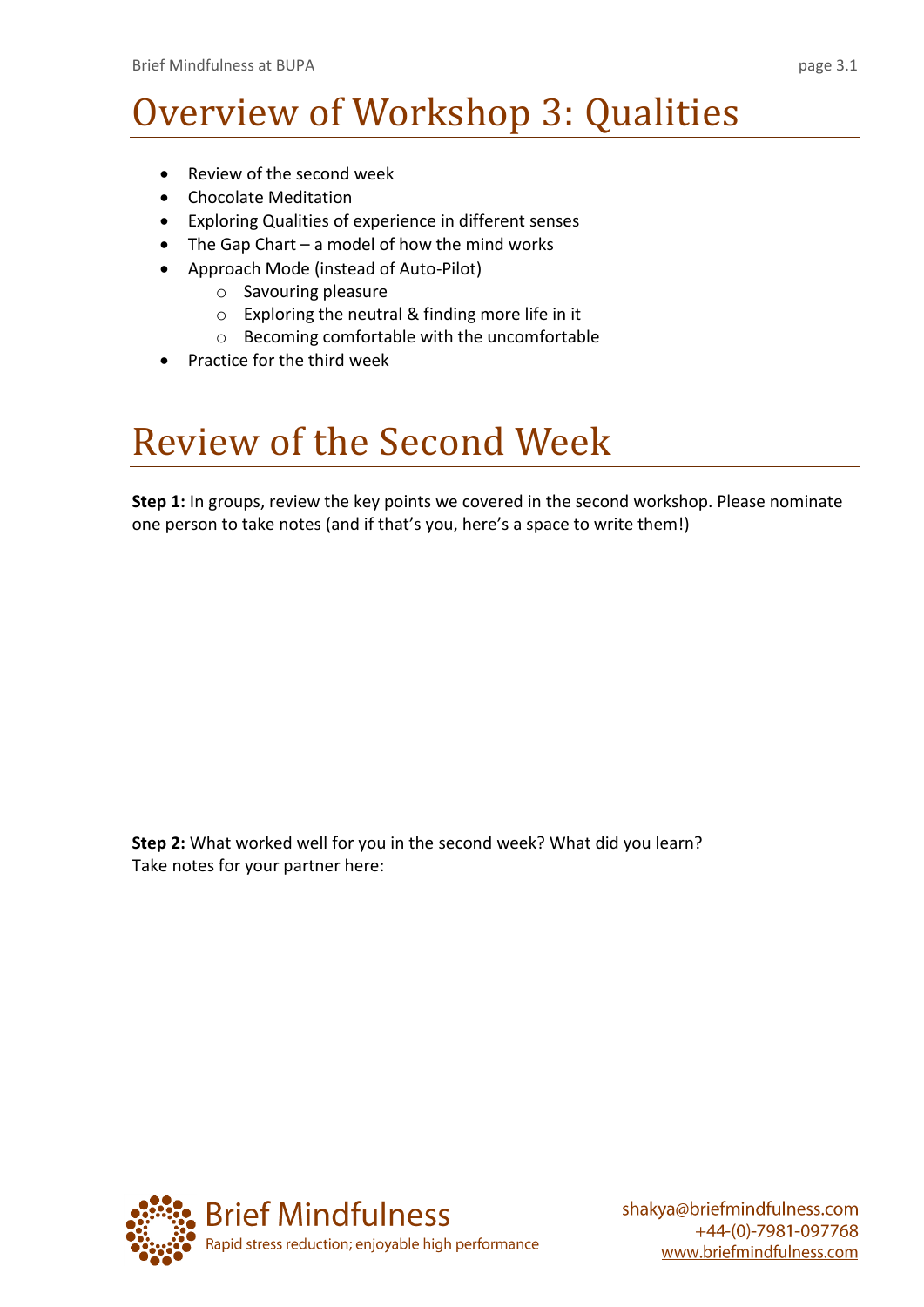

The Gap Chart is a very simple model of the mind.

From our **environment**, we get various **sensations** – the light reflected off the paper you're reading this on, the sounds around you, the feeling of the chair you're sitting in, maybe some lingering tastes from what you last ate or drank,….

Each of these sensations has **qualities**. A taste might be bitter or sweet. A light might be bright or dim. A touch might be rough or smooth. In particular, these qualities may be pleasant, unpleasant or neutral.

Sensations and their qualities are a given – we can't control them. But we *can* have some control over how we respond. The more of a **gap** we can create between stimulus and response, the more chance we have of responding well.

Our response comes in the form of thoughts, emotions and impulses. These aren't separate emotions have a cognitive component to them, thoughts have an emotional component, and so on. (If you don't believe me, try feeling kind and gentle when your head is full of thoughts of what other people have been doing wrong!). To recognise how thoughts, emotions and impulses are all interlinked, we call them c**ittas –** a word which includes all 3.

Cittas have **direction**. Some cittas lead to suffering, while others lead to enjoyment and happiness. In the heat of the moment, we often make unwise choices, and end up creating unnecessary suffering. But with a gap between sensations and response, we can make wiser choices. In this way, we can start to guide ourselves away from suffering and towards more enjoyable and happier states of mind.

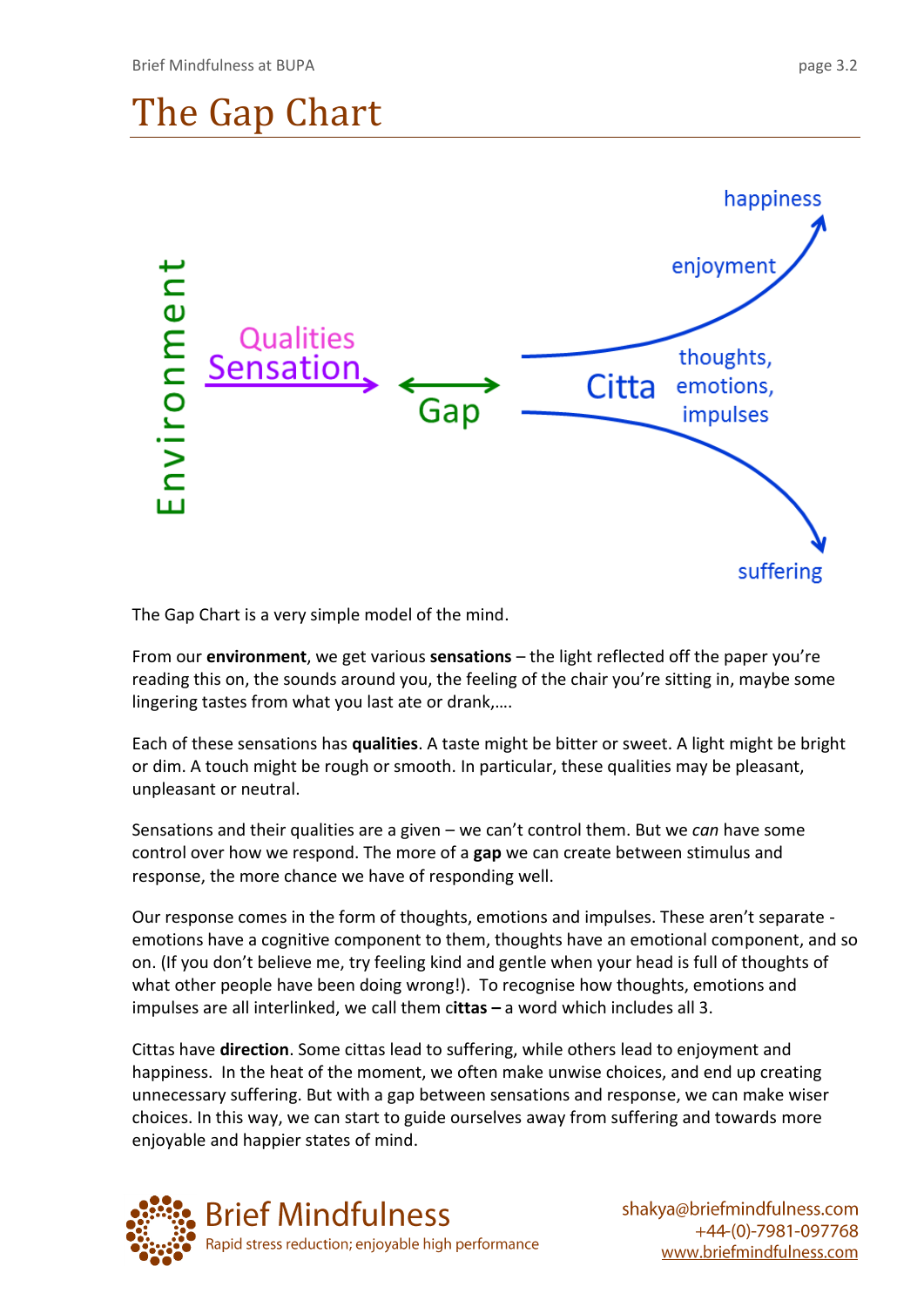### Qualities: In General

Note down some general qualities that you might experience in each sense – e.g. a touch might be rough or smooth, a sound might be shrill or quiet. (Try to avoid ascribing responses to the sense-experiences - we're looking for e.g. "loud" rather than "frightening")

Touch

Sight

Sound

Taste

Smell

# Qualities: Pleasant/Neutral/Unpleasant

Note down some sensations in your experience right now that fit into each of these categories:

Pleasant

Neutral

Unpleasant

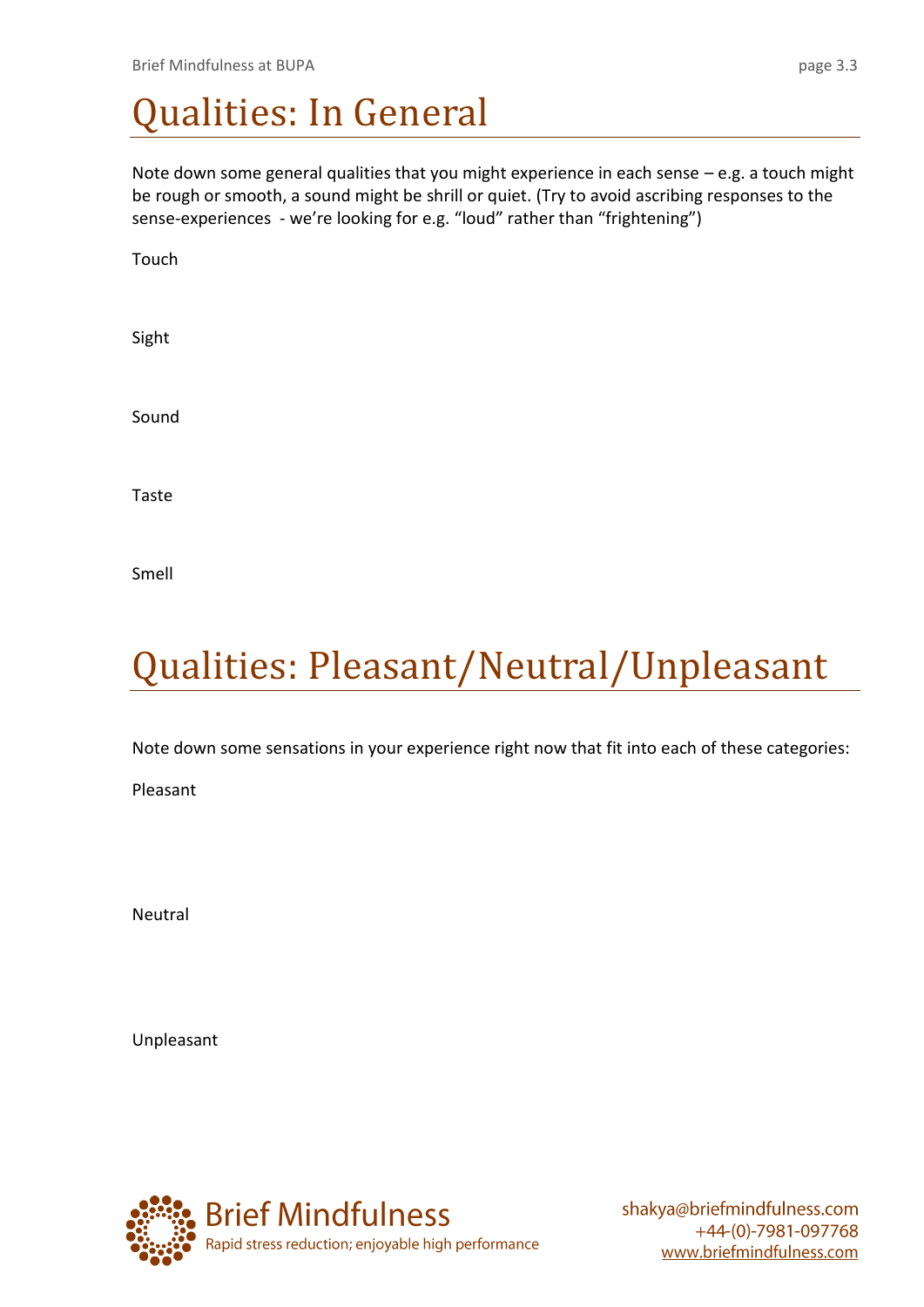# Approach Mode

#### *Fleeing an Owl or Seeking out Cheese?*

In a 2001 experiment at the University of Maryland, students were asked to solve a simple puzzle. They were given a picture of a maze, with a mouse in the middle. They had to draw a line from the centre of the maze to the exit, to show the mouse the way out.

For some of the students, there was a piece of delicious-looking cheese at the exit of the maze. For the others, there was no cheese, but a picture of an owl that was ready to pounce on the mouse.

Then they were asked to do a creativity task. The group who'd been helping the mouse find the cheese did *twice as well* as the group who had been fleeing the owl.

#### *What's going on here?*

Fleeing the owl – even in imagination – puts the brain into "avoidance mode." This is about survival – it closes down options and brings about an increased sense of vigilance and caution.

Seeking the cheese, on the other hand, puts the brain into "approach mode." This is characterised by increased playfulness and creativity, less caution and more willingness to experiment. In approach mode we're more open to new experiences.

If that's what happens when we imagine a threat for a mouse depicted as a cartoon on a piece of paper, what about in real life? When we're working with a motivation of fear, the amygdala activates and diverts resources to large muscle groups, ready for flight or fight. It downregulates the pre-frontal cortex, where clear rational thinking takes place. Fear gives you a lobotomy!

#### *Approach Mode in Action*

How about when you're putting off a challenging task? That's a classic case of Avoidance Mode. The challenging project is uncomfortable, so naturally your mind keeps turning away from it to something more comfortable.

In approach mode, however, you turn *towards* the uncomfortable sensation. You examine it, like a curious scientist. What's it like? How is it changing? How painful is it *really?*

Often we find that the task is much more bearable than we feared. When we finally get going we wonder what the fuss was all about – it's often a huge relief. And when we've completed the challenge, doesn't that feel great?

That's the approach mode in action. When we're trying to escape unpleasant sensations, we can get caught up in all sorts of distracting behaviour. But when we're willing to be with our experience just as it is, there's a palpable sense of freedom and relief. We're not fighting ourselves any longer, so we can just get on with things (or stop and enjoy the moment.)

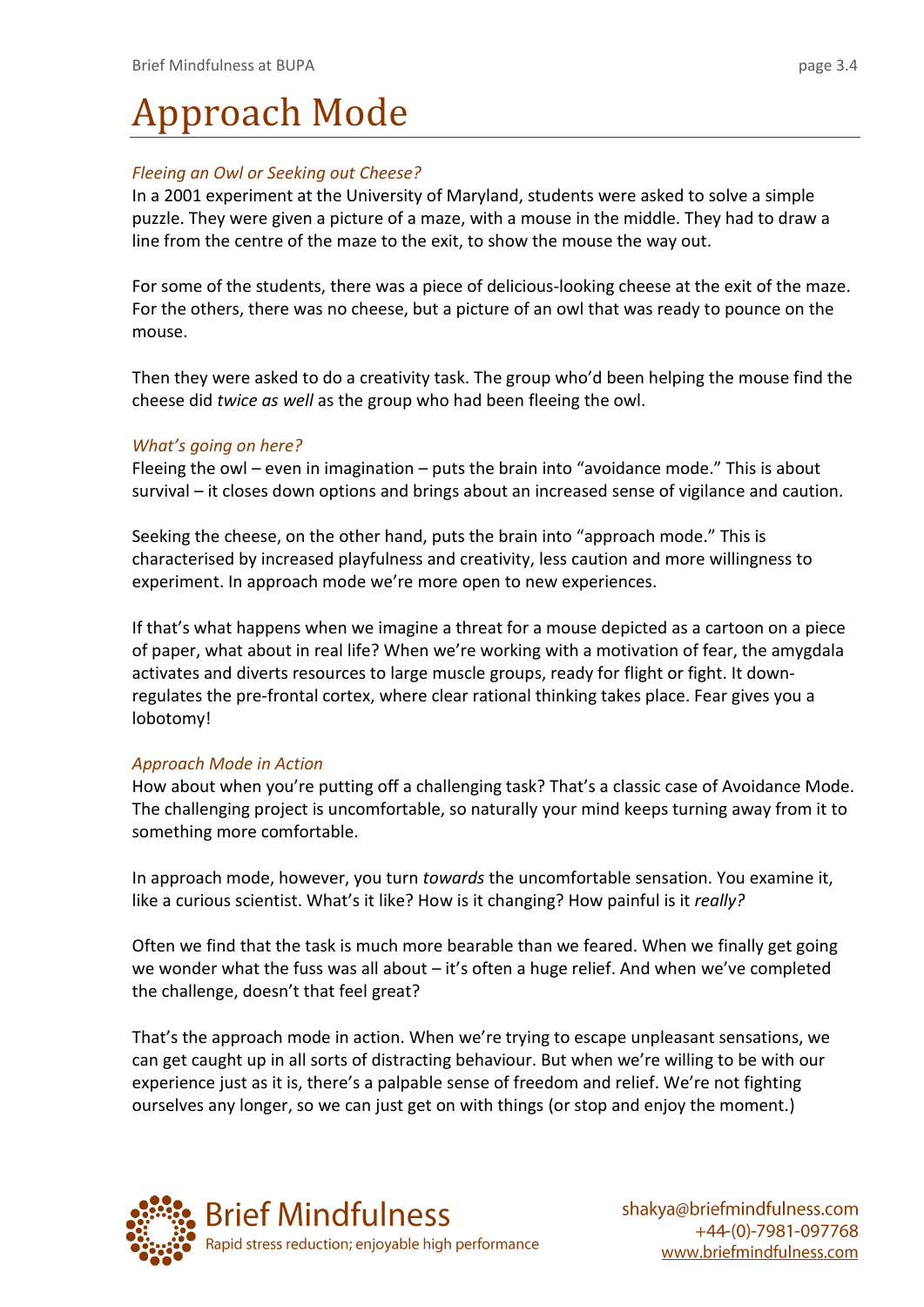#### *Approaching Discomfort*

This doesn't just happen with difficult tasks – it tends to happen with any uncomfortable or even painful sensation. Our mind sees it as a threat and tries to get away from it.

At the simple biological level, this avoidance makes perfect sense – if the fire gets too hot, move away quick before it burns us!

But sometimes discomfort isn't like that. Some level of physical discomfort is inevitable, and if we're going to be happy we need to accept that. Otherwise we can end up like the princess with the pea under her mattress, demanding ever more mattresses to avoid feeling the pea. All the effort to get more and more layers is itself painful. Not only that, but taking this path makes us more sensitive to discomfort - taken to extreme, this would make life utterly unbearable.

The alternative is to turn our minds *towards* the discomfort, and get interested in it, what it's like and how it's changing. The discomfort often turns out to be a lot less than we feared, and much easier to be with.

A key quality here is curiosity – the mind of a kind and curious scientist, or a child amazed by all the life in a little rock-pool. When we can observe our experience in this way, life becomes a lot easier. We're happier with things just as they are – and more open to the pleasures life has to offer.

#### *Approaching Pleasure: Savour it.*

The approach-mode is useful for pleasurable sensation too. In auto-pilot we tend to notice the taste of the first mouthful – and then after that it loses its novelty and we stop noticing. But we know it's nice so we crave more, taking our mind into the future, maybe even worrying if we'll get more.

So there's a lot more pleasure available in our experience, just as it is, if only we stay with it and notice. All we have to do is stop and savour the pleasurable sensations, explore them and delight in them. That is the "discipline of delight."

#### *Approaching the Neutral: Stay with it and Explore*

The third category of sensation is neutral – neither pleasant nor unpleasant. If there's too much neutral sensation around, we tend to get bored. That leads to restlessness and distraction, when can end up in quite destructive behaviour.

Once more the solution is to use the approach mode – to turn towards experience, to explore it and find out what's really there. This takes some patience – after all, the neutral doesn't seem very interesting – but the result can be a much richer experience of life.

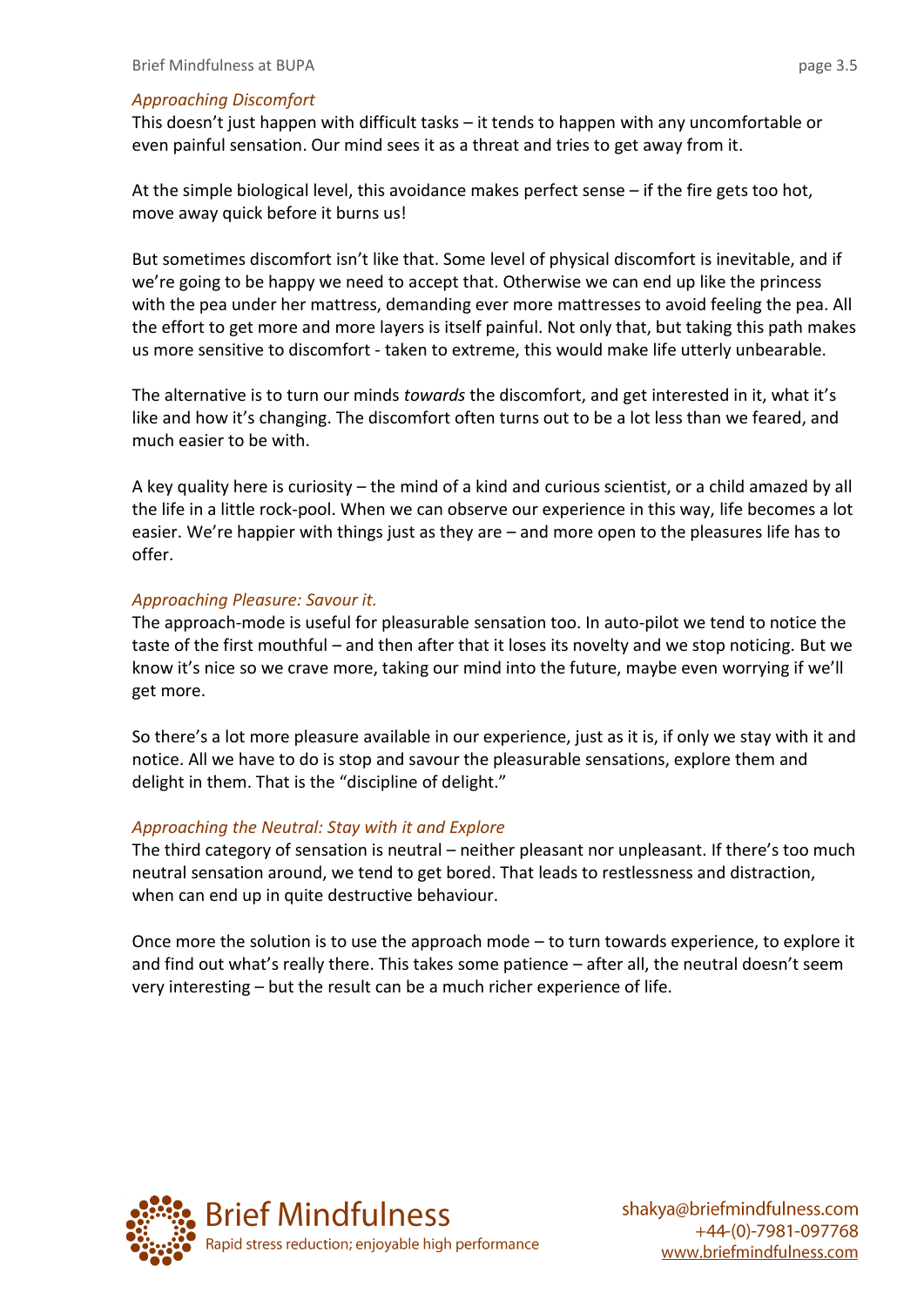# Week 3 Brief Mindfulness Activities

Reconnect When do you already Reconnect?

When else might you Reconnect?

Body Scan – 15 minutes this week When will you do your Body Scan?

Mindful Walk What is your daily mindful walk?

### Qualities of Experience

In the diary, note down examples of pleasant, neutral and unpleasant sensations you notice during any of the the mindful activities.

### **Remember to savour your MAGIC MOMENTS!**

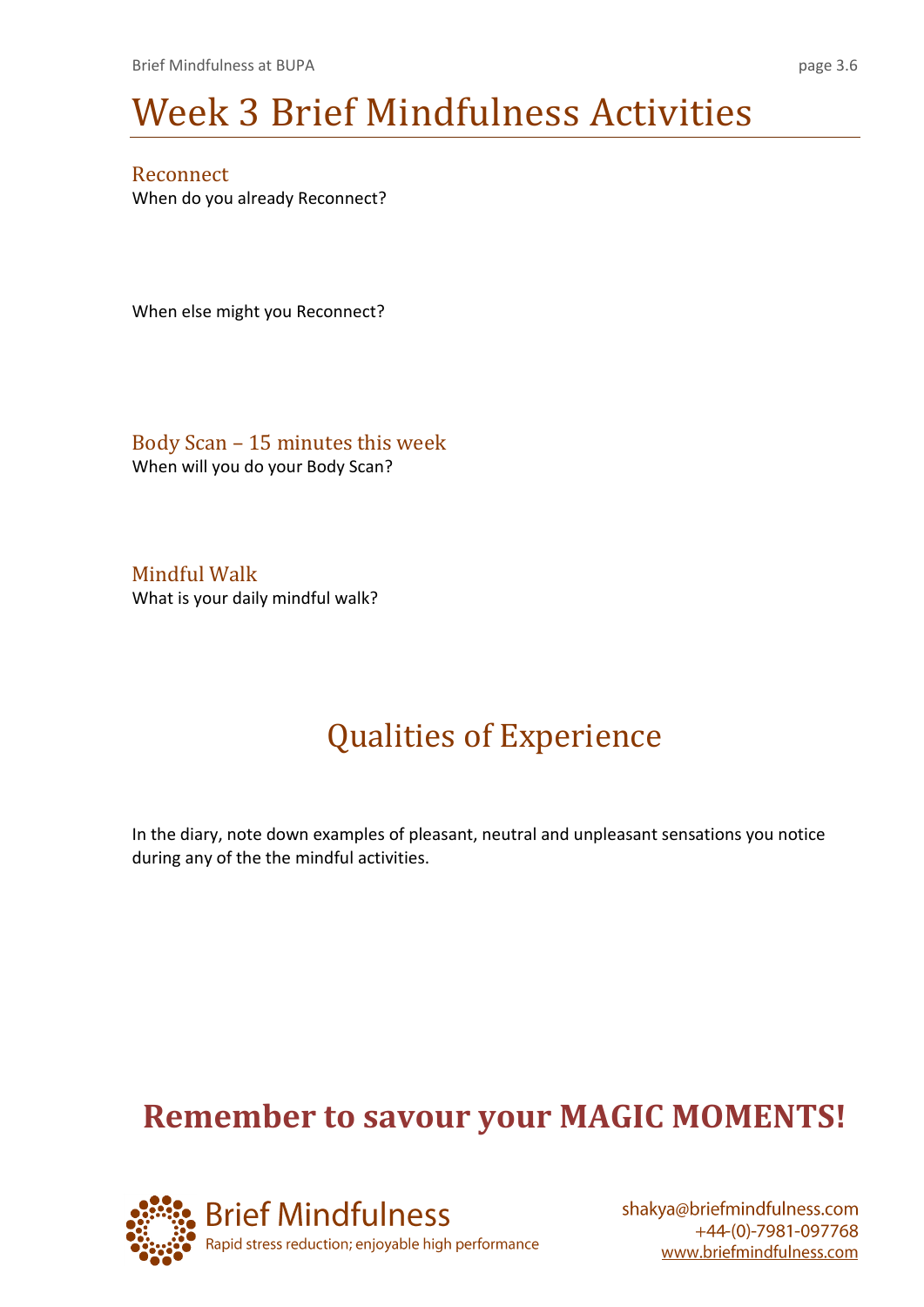### Week 3 Diary

| What sensations did you notice that were  | unpleasant       |               |      |       |                            |
|-------------------------------------------|------------------|---------------|------|-------|----------------------------|
|                                           | neutral          |               |      |       |                            |
|                                           | pleasant         |               |      |       |                            |
| Mindful Walk                              | When did you do? |               |      |       |                            |
| <b>Reconnect and<br/>Mindful Activity</b> | When did you do? |               |      |       |                            |
| 15 minute Body<br>Scan                    | When did you do? | In the class! |      |       |                            |
|                                           |                  | Tues          | Weds | Thurs | $\overleftarrow{\text{E}}$ |